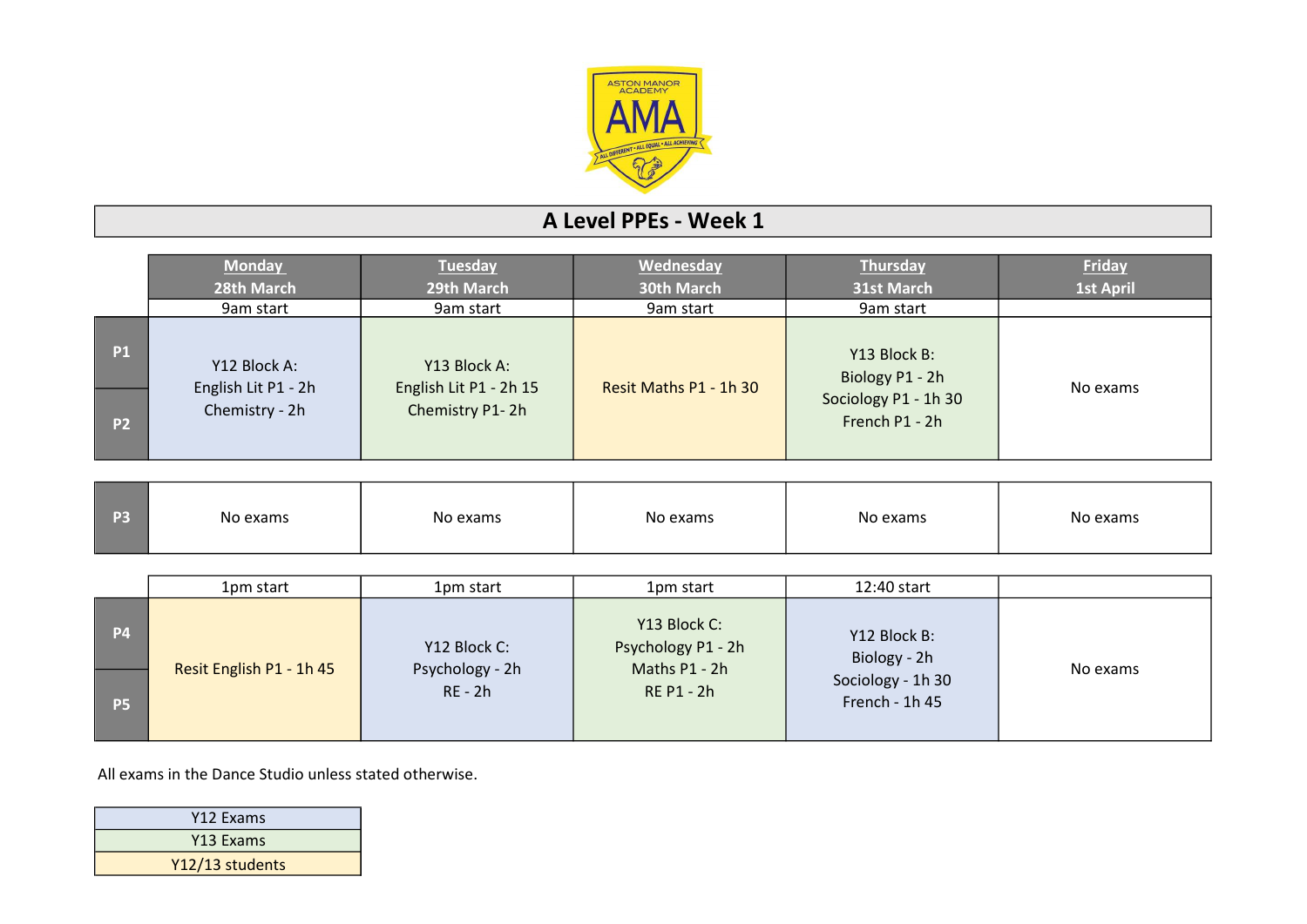

## A Level PPEs - Week 2

|           | <b>Monday</b>            | <b>Tuesday</b>                            | Wednesday                              | <b>Thursday</b>                    | <b>Friday</b>           |
|-----------|--------------------------|-------------------------------------------|----------------------------------------|------------------------------------|-------------------------|
|           | <b>4th April</b>         | <b>5th April</b>                          | <b>6th April</b>                       | <b>7th April</b>                   | <b>8th April</b>        |
|           | 9am start                |                                           | 9am start                              | 9am start                          |                         |
| <b>P1</b> | Y12 Block A:             | No exams                                  | GCSE Maths Resit P2 - 1h 30            | No exams                           |                         |
| <b>P2</b> | English Lit P2 - 1h      |                                           |                                        |                                    | Training day - no exams |
|           |                          |                                           |                                        |                                    |                         |
| <b>P3</b> | No exams                 | No exams                                  | No exams                               | No exams                           | Training day - no exams |
|           |                          |                                           |                                        |                                    |                         |
|           | 1pm start                | 1pm start                                 | 1pm start                              | 12:40 start                        |                         |
| <b>P4</b> | Resit English P2 - 1h 45 | Y13 Block B:<br>Biology P2 - 2h           | Y13 Block A:<br>English Lit P2 - 2h 15 | Y13 Block C:<br>Psychology P2 - 2h | Training day - no exams |
| <b>P5</b> |                          | Sociology P2 - 2h 15<br>French P2 - 2h 40 | Chemistry P2 - 2h                      | Maths P2 - 2h<br><b>RE P2 - 2h</b> |                         |

All exams in the Dance Studio unless stated otherwise.

| Y12 Exams             |
|-----------------------|
| Y <sub>13</sub> Exams |
| Y12/13 students       |